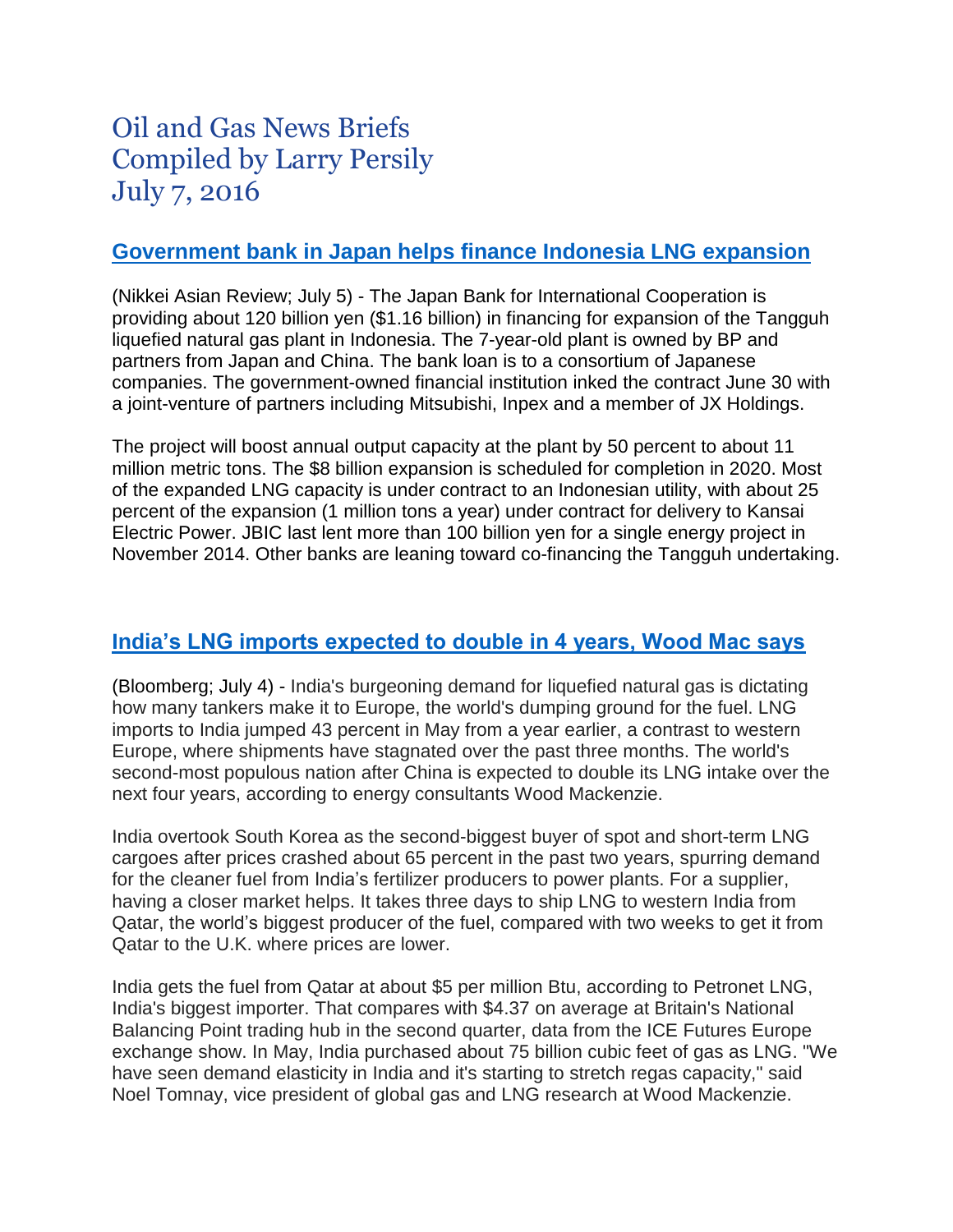## **Qatari [LNG exports to India, Pakistan up 50% so far this year](http://www.platts.com/latest-news/natural-gas/london/qatar-lng-to-south-asia-up-near-50-year-on-year-26485705)**

(Platts; July 6) - The amount of LNG delivered to South Asia (India and Pakistan) from Qatar during the first half of the year climbed almost 50 percent year on year, taking advantage of weaker demand from East Asia (Singapore, Malaysia, Taiwan, Thailand, Japan, South Korea and China) and higher Qatari output, data from Eclipse Energy, an analytics unit of S&P Global Platts, showed July 5.

Qatari LNG volume deliveries to South Asia hit 7.14 million metric tons January-June, up 46 percent in comparison with the first six months of last year. Increases in deliveries from the world's largest LNG-exporting country were split between India and Pakistan at 6 million tons and 1.1 million tons, respectively, for the first six months of 2016. In India, this was largely driven by a renegotiated supply contract between Petronet, the country's largest gas importer, and Qatar's RasGas, resulting in much lower prices.

Similarly, the uptick in deliveries to Pakistan was attributable to a new 15-year agreement with Qatar for up to 3.75 million tons per year that was singed in February. Deliveries from the contract started in March 2016. At the same time, East Asian demand for Qatari LNG fell 13 percent year on year, dropping from 20.9 million tons in the first half of 2015 to 18.1 million in the first half of 2016.

## **[Exxon, Qatar reportedly considering a stake in Mozambique gas fields](http://www.bloomberg.com/news/articles/2016-07-06/exxon-said-to-join-forces-with-qatar-for-mozambique-gas-assets)**

(Bloomberg; July 6) - ExxonMobil and Qatar Petroleum have teamed up to look at energy assets in Mozambique, home to some of the biggest natural gas discoveries in a generation, according to four people with knowledge of their plans. The companies are considering buying stakes in gas fields owned by Anadarko and Italy's Eni, the sources said, asking not to be identified because the matter is confidential. No final agreement has been reached, the sources said.

Mozambique's discoveries in the Rovuma Basin off its northern coast have attracted oil companies from Europe, the U.S. and China as the southern African country plans one of the world's largest liquefied natural gas projects. Investment from Exxon and stateowned Qatar Petroleum, which have partnered in joint ventures for at least 15 years, would bring much needed funds for development, not to mention a tax revenue windfall to a nation grappling with a deepening debt crisis.

Exxon, Eni and Anadarko declined to comment. Qatar Petroleum did not respond to a call or e-mail. Anadarko operates in Area 1 of the Rovuma Basin, while Eni is in Area 4. Both have plans to export the gas as LNG, though neither has reached a final investment decision. Exxon has already established a presence in Mozambique after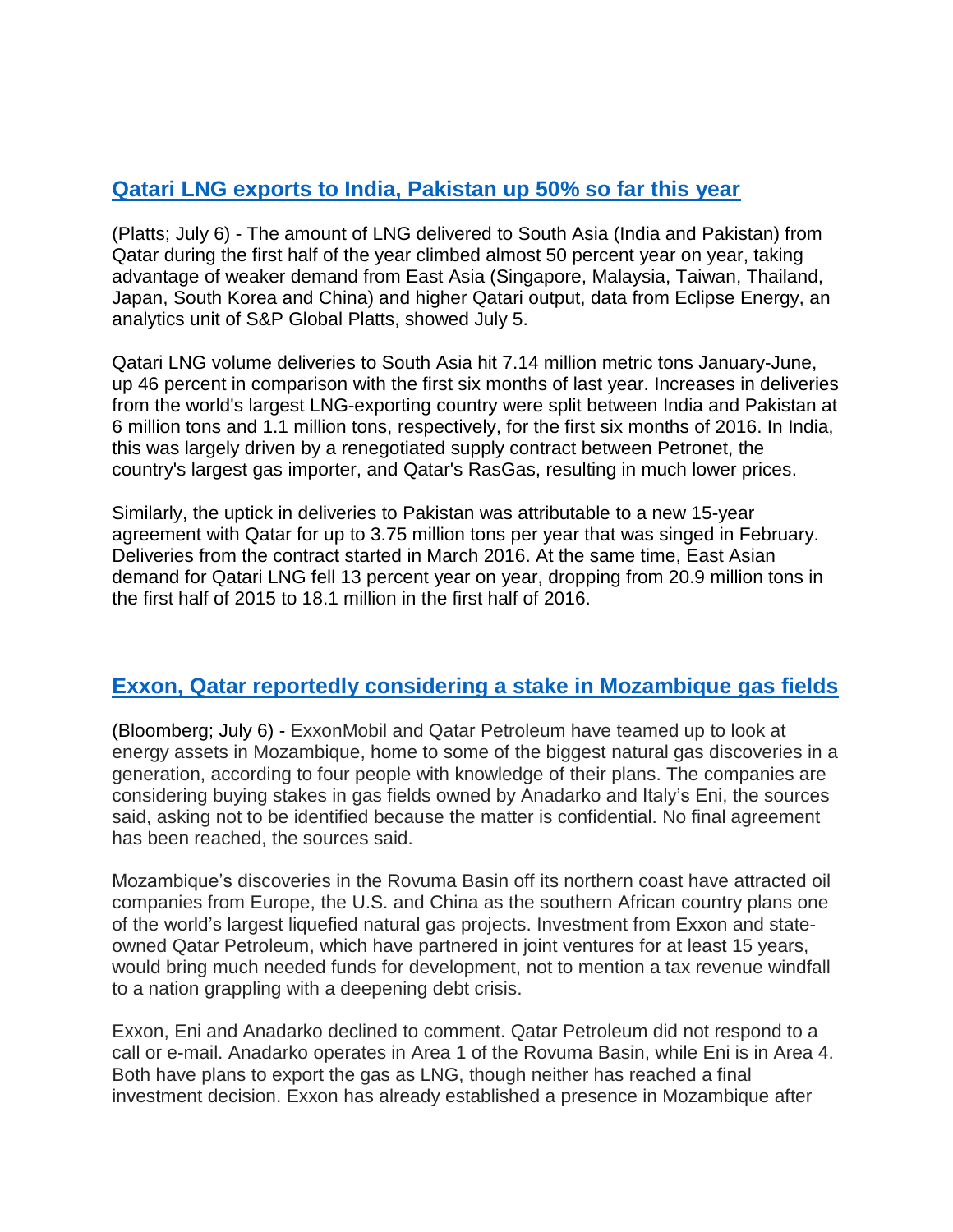winning three offshore exploration licenses in October for blocks to the south of the Anadarko and Eni finds.

#### **[Canada's natural gas future depends on LNG exports, report says](http://calgaryherald.com/business/energy/varcoe-canadian-natural-gas-outlook-appears-uncertain-but-signs-of-hope-emerge)**

(Calgary Herald columnist; July 6) - Canadian gas producers have been battered by relentless headwinds in recent years and the challenges look daunting. But even with the problems created by low prices, shrinking exports, massive production increases in the U.S. and depressed drilling activity at home, there are slivers of hope on the horizon — if the sector can get through the gale. A report by the Canadian Energy Research Institute predicts gas production and prices are likely to rise over the next two decades.

Demand inside Canada will continue to grow. The country also has the potential to remain a net exporter of gas throughout the next 20 years — although Western Canadian pipeline exports to the U.S. could fall to one billion cubic feet per day by 2020, a far cry from levels topping 10 bcf seen a decade ago. It's just that the future will be a lot brighter — and more certain — if Canada finally approves any of the liquefied natural gas export projects proposed for the country's Pacific coast.

"We've come to a significant crossroads," said Dinara Millington, CERI's vice president of research. "Do we want Canada to be an international player in the LNG game or not? It's pretty clear where the industry stands. ... It's not quite clear where the governments are." If government and corporate sponsors approve LNG export plants, CERI projects an increase in gas exports of 4 billion cubic feet a day. If it doesn't happen, the idea of ramping up production won't materialize and Canadian gas output will stagnate or dip.

## **[South Korea plans to shut down 10 older coal-fired power plants](http://uk.reuters.com/article/southkorea-coal-idUKL4N19S03C)**

(Reuters; July 6) - South Korea plans to shut 10 aging coal-fired power plants by 2025, as Asia's fourth-largest economy seeks to cut its reliance on dirtier fuels after a pledge at last year's Paris climate summit to reduce greenhouse-gas emissions. Coal accounts for 40 percent of Korea's electricity supplies. In a tilt toward cleaner fuels, Seoul recently said it was targeting \$37 billion in renewable energy investment by 2020. Closing the coal plants could lower fine-dust levels 24 percent by 2030 from 2015 levels.

"In response to growing concerns over fine dusts, we will lower the share of coal power by shutting down old coal-fired power plants and restricting to add new coal-fired power plants in the future," the energy ministry said in a statement. South Korea is still committed to building 20 new coal-fired plants by 2022, but no additional plants would be considered in a new power plan next year, the ministry said.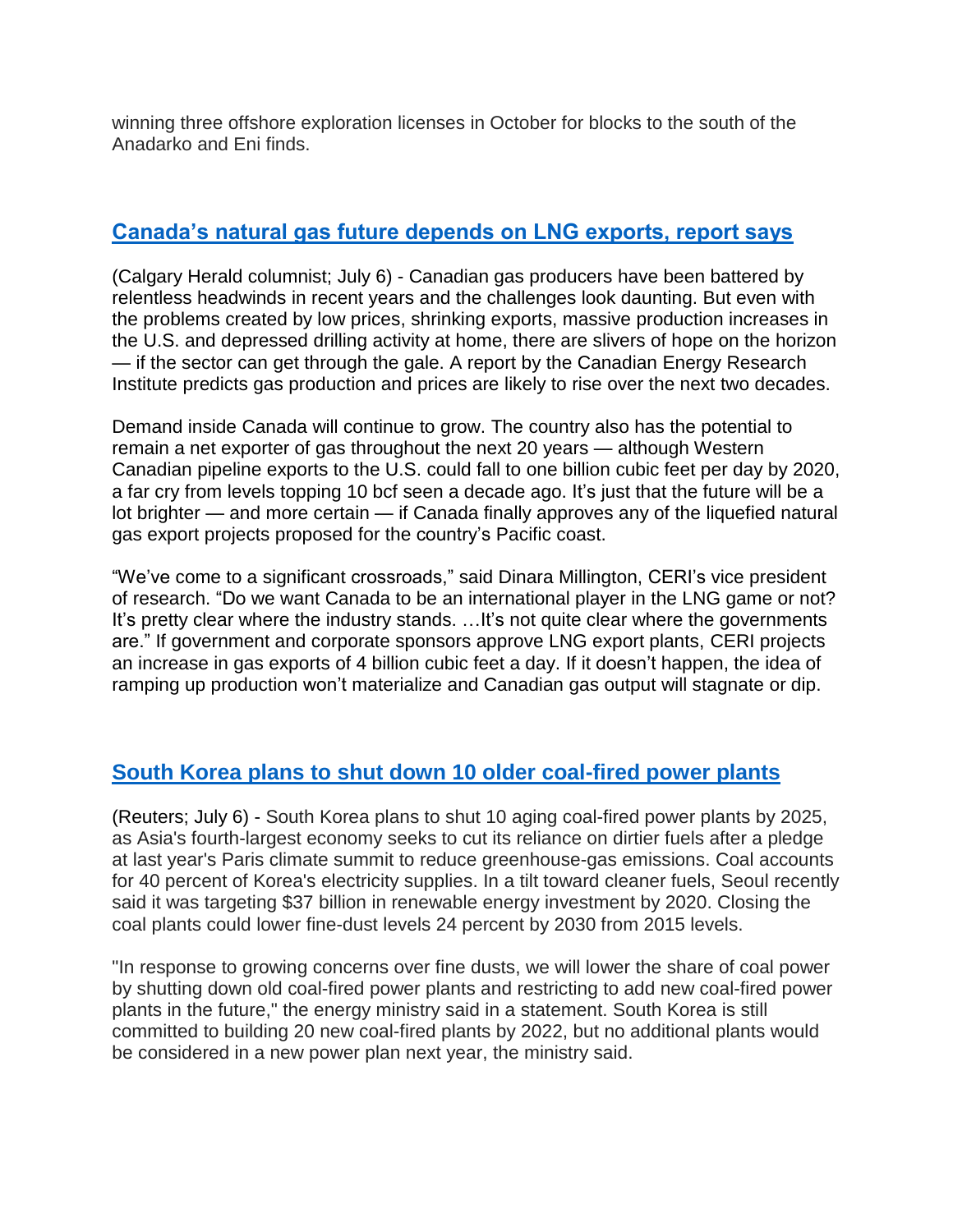Energy minister Joo Hyung-hwan said the percentage of total installed power capacity from coal was expected to edge down to 26.2 percent by 2029 from 28 percent in 2015. "The shutdown of 10 coal power plants will not affect the country's power supply as we can replace them with alternative energy like biomass and renewables gradually," said Yoon Jong-Keun, president of Korea Southern Power Co. South Korea generates 30 percent of its electricity from nuclear and 25 percent from liquefied natural gas.

## **[China urged to step up replacement of coal-fired power plants](http://www.bloomberg.com/news/articles/2016-07-06/china-urged-to-step-up-efforts-to-replace-coal-to-clean-air)**

(Bloomberg; July 5) - China is being urged by academics to step up its efforts to replace coal with cleaner energy to fight air pollution, with the group saying some parts of the country should use natural gas in power generation. The nation should actively develop renewable energy, nuclear power and natural gas, while at the same time curbing an increase in coal use, according to an assessment of an air-pollution prevention plan conducted by 50 academics from the Chinese Academy of Engineering.

As part of the effort, natural gas supplies should be increased to Beijing, Tianjin and the province of Hebei to help replace coal with the cleaner fuel in the production of power and other industrial uses, according to the statement. Four districts in Beijing that still rely on coal-fired boilers for winter heating should phase out the fuel and use natural gas instead, it said.

Though the concentration of pollutants in Chinese cities has fallen since 2013, heavy smog in winter remains prominent, according to the report. Public anger has prompted the government to issue more measures to tackle pollution. "The progress of China's key regions in adjusting their energy structure is far from sufficient," Dong Liansai, a Greenpeace East Asia climate and energy campaigner, said in an e-mailed statement.

#### **[Britain will be more dependent on gas, electricity](http://www.bloomberg.com/news/articles/2016-07-04/u-k-reliance-on-electricity-natgas-imports-to-increase-by-2030) imports, report says**

(Bloomberg; July 4) - Britain will depend on more imported natural gas and electricity over the next 14 years even as demand is set to shrink, according to the country's network operator. Britain's gas imports will rise as much as 38 percent by 2030 with the bulk coming from liquefied natural gas and also pipeline supplies from Russia, National Grid said in its Future Energy Scenarios report. The U.K. will get more electricity from its neighbors amid a fivefold boost in the capacity of power cables linked to other nations.

The U.K.'s National Grid forecasts 5 gigawatts of fossil-fueled power plants — enough to power 10 million homes — will shut down this year, crowded out of the generation mix by renewables as the U.K. reduces carbon emissions from its energy supply. Government decisions to cut wind and solar subsidies and end green measures for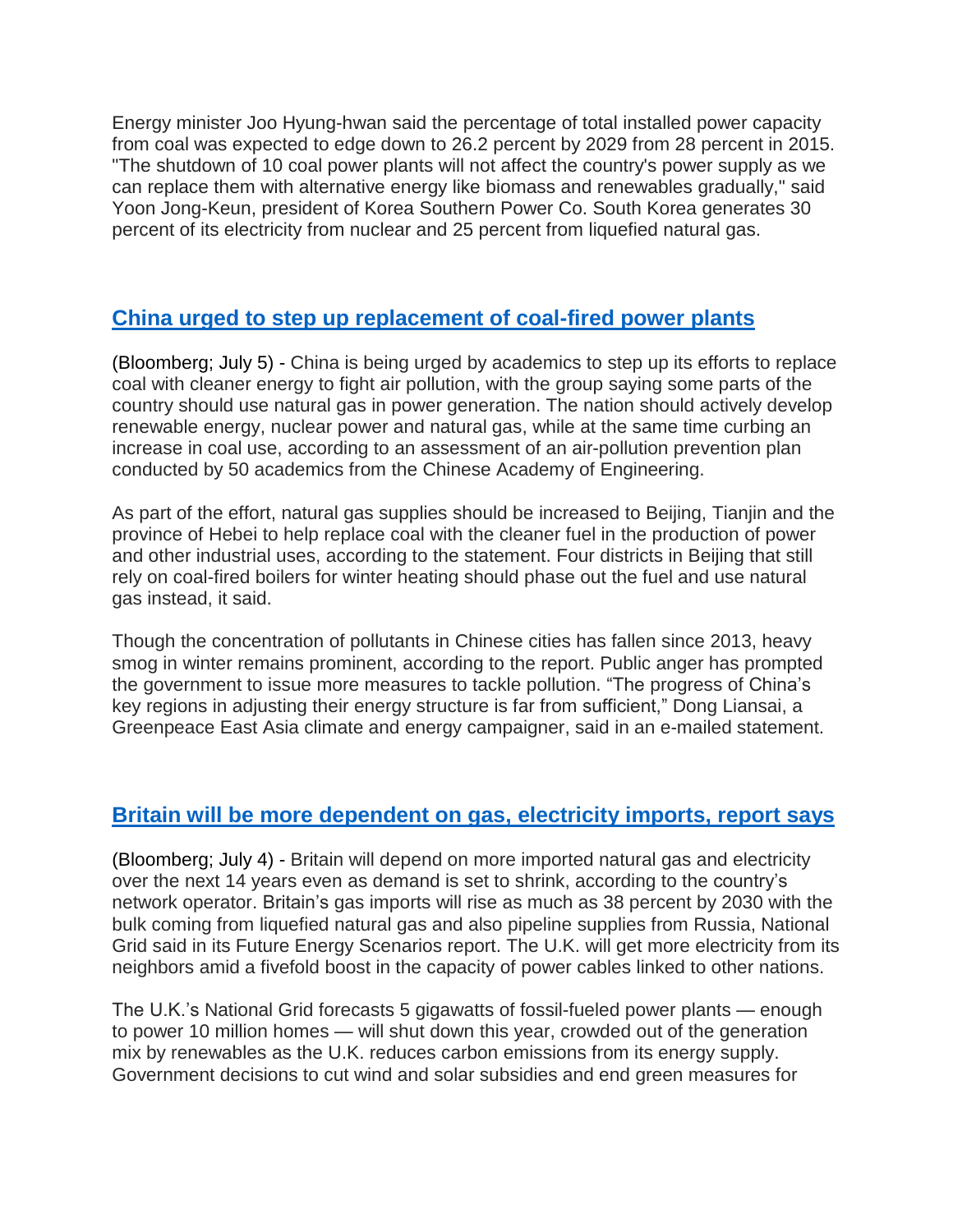homes have hurt investor confidence, delaying spending on new plants, lawmakers said earlier this year, creating an opening for more electricity imports.

"The decarbonization agenda is driving significant changes to the energy supply market," National Grid said in the report. As to the gas that the nation does need, due to declining North Sea production Britain met about 58 percent of its gas use with imports in 2015.

#### **[U.S. propane exports continue to climb, setting new records](http://www.wsj.com/articles/the-shale-booms-new-winner-propane-1467464624)**

(Wall Street Journal; July 5) - The U.S. is exporting record volumes of propane, another way in which the shale boom has made the nation a dominant force in the global energy trade. Foreign sales are surging as U.S. producers capitalize on higher prices overseas. That in turn is causing U.S. prices to rise. In a first, U.S. oil-and-gas companies are on track this year to export more propane than the next four largest exporters combined — Qatar, Saudi Arabia, Algeria and Nigeria — according to analytics firm IHS.

Propane exports hit an all-time high of 884,000 barrels a day in February, according to the U.S. Energy Information Administration. Platts Analytics, an energy data provider, projects that a new record was set in May, for which government data aren't yet available. The exports have been enabled by a new network of pipelines, shipping terminals and tankers that doubled capacity from a year ago.

Propane, a natural gas liquid, is a byproduct of gas drilling and refining crude. The fuel came up from shale wells in such overwhelming supply that producers sometimes had to pay customers to take it off their hands. After the shale boom made propane more plentiful, exports became a widely sought solution because it is much easier to bottle and ship than other fuels. About half of all U.S. exports wind up in Latin America, while the rest goes to northwest Europe and Asian markets.

## **[Hot start to summer pushes U.S. natural gas futures toward](http://www.bloomberg.com/news/articles/2016-07-05/record-heat-wiping-out-u-s-gas-glut-fuels-best-rally-since-08) \$3**

(Bloomberg; July 5) - A blistering start to summer is helping put U.S. natural gas futures on course for the biggest gain in eight years. Gas has surged 17 percent this year, rebounding from a 17-year low. Drillers, burned by earlier declines, are refilling storage at half last year's pace as extreme heat boosts the use of air conditioners, increasing gas demand at power plants. By November, storage volumes will probably drop below the five-year average, the benchmark for normal levels, for the first time in 13 months.

Just four months ago, gas plunged after the warmest winter on record left the market with a glut large enough to last through the year. Instead, hot weather and a slowdown in production are eating at the surplus, signaling an era of higher prices as gas exports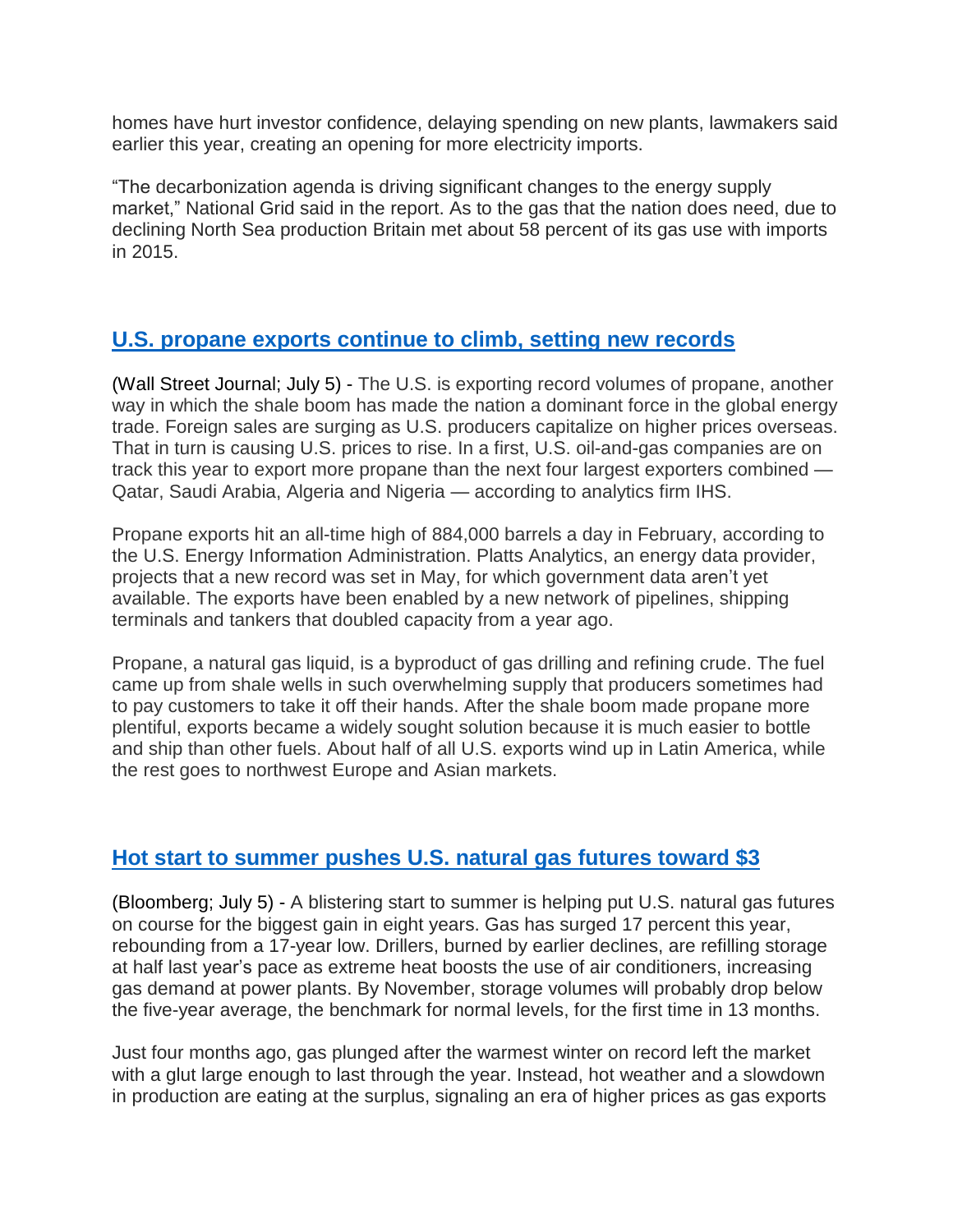rise and electricity generation trims excess supply. "We're moving toward a potentially serious deficit in the supply-demand balance for this coming winter," said Andrew Weissman, CEO of EBW Analytics Group, a Washington-based energy analyst.

Gas inventories were 25 percent above the five-year average in late June, down from 54 percent in April. An extended slide in production would erase the surplus by the end of the year, leaving stockpiles at a deficit to normal levels and pushing prices to \$3 this month, according to EBW Analytics and Again Capital. "If the weather continues to be hot, we'll start the winter with below-average supply. Gas has become the primary fuel for power generation," said Phil Flynn, an analyst at Price Futures Group in Chicago.

# **Chevron, [ExxonMobil](http://www.wsj.com/articles/chevron-exxon-commit-to-36-8-billion-expansion-project-in-tengiz-1467709203) commit to \$37 billion oil project in Kazakhstan**

(Wall Street Journal; July 5) - There are signs the deep freeze in oil-industry spending is beginning to thaw. Chevron, ExxonMobil and their Kazakhstan and Russia partners July 5 committed to a \$37 billion oil expansion project in Kazakhstan — one of the biggest investments in new barrels since oil prices collapsed two years ago. And last week, BP said it was expanding a plant to liquefy natural gas at its Tangguh project in Indonesia. That investment is around \$8 billion, according to a person familiar with the matter.

So far this year, energy companies have taken the plunge on eight expensive developments, according to Houston energy investment bank Tudor Pickering Holt & Co. And more are expected this year, the bank said. In 2015, just four such projects went forward. BP announced in June that it is fast-tracking a major offshore gas discovery in Egypt. Earlier this year, Italy's Eni sanctioned development of its massive offshore Zohr gas field in Egypt where initial investment is estimated at about \$4 billion.

The announcements come as the industry appears to be starting to climb out of its hole after oil prices collapsed from \$115 a barrel in mid-2014 to \$27 in January. The rout has forced producers big and small to cut jobs and reduce spending on new developments and exploration in efforts to cut costs. With those lower costs and prices rising to more than \$50 a barrel, producers are taking a new look at projects that had been shelved.

Kazakhstan is the first investment of over \$10 billion this year, said Jefferies senior oil analyst Jason Gammel. "It's a reflection of the companies having got their cash cycles under control." First production from the expansion is due in 2022, taking the field up to 1 million barrels of oil equivalent a day from around 800,000 barrels currently.

## **[B.C. oil field contractors losing out to Alberta competitors](http://www.dawsoncreekmirror.ca/regional-news/lng/drilling-statistics-reveal-grim-state-of-b-c-s-oil-and-gas-industry-1.2290731)**

(Dawson Creek Mirror; BC; June 29) - Eighty percent of rigs sitting idle. A 50 percent drop in the number of wells drilled in British Columbia. A flood of labor coming over the